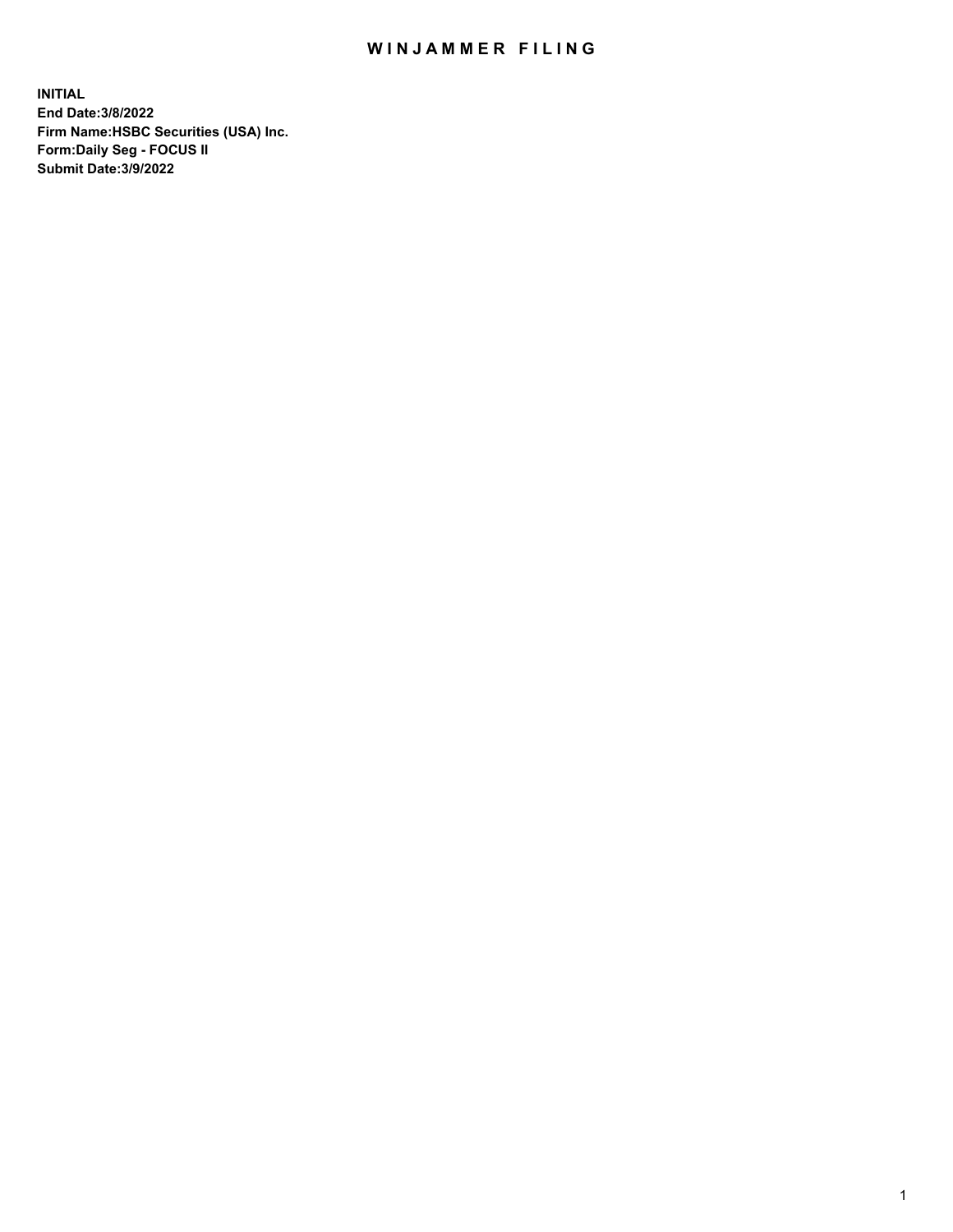**INITIAL End Date:3/8/2022 Firm Name:HSBC Securities (USA) Inc. Form:Daily Seg - FOCUS II Submit Date:3/9/2022 Daily Segregation - Cover Page**

| Name of Company                                                                                                                                                                                                                                                                                                                | <b>HSBC Securities (USA) Inc.</b>               |
|--------------------------------------------------------------------------------------------------------------------------------------------------------------------------------------------------------------------------------------------------------------------------------------------------------------------------------|-------------------------------------------------|
| <b>Contact Name</b>                                                                                                                                                                                                                                                                                                            | <b>Michael Vacca</b>                            |
| <b>Contact Phone Number</b>                                                                                                                                                                                                                                                                                                    | 212-525-7951                                    |
| <b>Contact Email Address</b>                                                                                                                                                                                                                                                                                                   | michael.vacca@us.hsbc.com                       |
| FCM's Customer Segregated Funds Residual Interest Target (choose one):<br>a. Minimum dollar amount: ; or<br>b. Minimum percentage of customer segregated funds required:%; or<br>c. Dollar amount range between: and; or<br>d. Percentage range of customer segregated funds required between:% and%.                          | 103,000,000<br><u>0</u><br>0 <sub>0</sub><br>00 |
| FCM's Customer Secured Amount Funds Residual Interest Target (choose one):<br>a. Minimum dollar amount: ; or<br>b. Minimum percentage of customer secured funds required:%; or<br>c. Dollar amount range between: and; or<br>d. Percentage range of customer secured funds required between:% and%.                            | 15,000,000<br><u>0</u><br>0 <sub>0</sub><br>00  |
| FCM's Cleared Swaps Customer Collateral Residual Interest Target (choose one):<br>a. Minimum dollar amount: ; or<br>b. Minimum percentage of cleared swaps customer collateral required:% ; or<br>c. Dollar amount range between: and; or<br>d. Percentage range of cleared swaps customer collateral required between:% and%. | 75,000,000<br><u>0</u><br><u>00</u><br>00       |

Attach supporting documents CH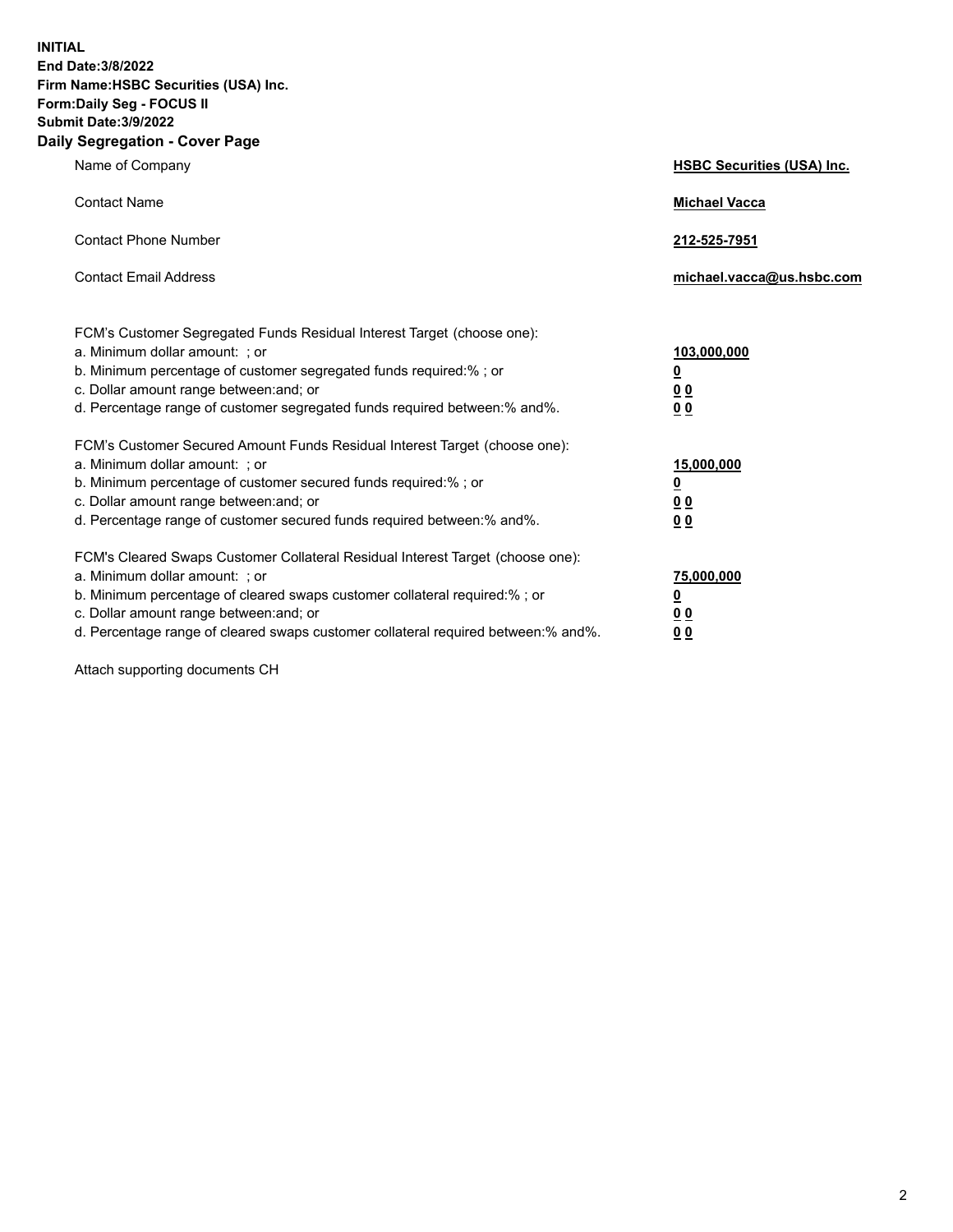**INITIAL End Date:3/8/2022 Firm Name:HSBC Securities (USA) Inc. Form:Daily Seg - FOCUS II Submit Date:3/9/2022 Daily Segregation - Secured Amounts** Foreign Futures and Foreign Options Secured Amounts Amount required to be set aside pursuant to law, rule or regulation of a foreign government or a rule of a self-regulatory organization authorized thereunder **0** [7305] 1. Net ledger balance - Foreign Futures and Foreign Option Trading - All Customers A. Cash **104,352,447** [7315] B. Securities (at market) **38,990,151** [7317] 2. Net unrealized profit (loss) in open futures contracts traded on a foreign board of trade **14,323,987** [7325] 3. Exchange traded options a. Market value of open option contracts purchased on a foreign board of trade **0** [7335] b. Market value of open contracts granted (sold) on a foreign board of trade **0** [7337] 4. Net equity (deficit) (add lines 1. 2. and 3.) **157,666,585** [7345] 5. Account liquidating to a deficit and account with a debit balances - gross amount **15,585** [7351] Less: amount offset by customer owned securities **-6,442** [7352] **9,143** [7354] 6. Amount required to be set aside as the secured amount - Net Liquidating Equity Method (add lines 4 and 5) **157,675,728** [7355] 7. Greater of amount required to be set aside pursuant to foreign jurisdiction (above) or line 6. **157,675,728** [7360] FUNDS DEPOSITED IN SEPARATE REGULATION 30.7 ACCOUNTS 1. Cash in banks A. Banks located in the United States **12,799,694** [7500] B. Other banks qualified under Regulation 30.7 **0** [7520] **12,799,694** [7530] 2. Securities A. In safekeeping with banks located in the United States **38,990,151** [7540] B. In safekeeping with other banks qualified under Regulation 30.7 **0** [7560] **38,990,151** [7570] 3. Equities with registered futures commission merchants A. Cash **0** [7580] B. Securities **0** [7590] C. Unrealized gain (loss) on open futures contracts **0** [7600] D. Value of long option contracts **0** [7610] E. Value of short option contracts **0** [7615] **0** [7620] 4. Amounts held by clearing organizations of foreign boards of trade A. Cash **0** [7640] B. Securities **0** [7650] C. Amount due to (from) clearing organization - daily variation **0** [7660] D. Value of long option contracts **0** [7670] E. Value of short option contracts **0** [7675] **0** [7680] 5. Amounts held by members of foreign boards of trade A. Cash **124,216,857** [7700] B. Securities **0** [7710] C. Unrealized gain (loss) on open futures contracts **14,323,987** [7720] D. Value of long option contracts **0** [7730] E. Value of short option contracts **0** [7735] **138,540,844** [7740] 6. Amounts with other depositories designated by a foreign board of trade **0** [7760] 7. Segregated funds on hand **0** [7765] 8. Total funds in separate section 30.7 accounts **190,330,689** [7770] 9. Excess (deficiency) Set Aside for Secured Amount (subtract line 7 Secured Statement Page 1 from Line 8) **32,654,961** [7380] 10. Management Target Amount for Excess funds in separate section 30.7 accounts **15,000,000** [7780] 11. Excess (deficiency) funds in separate 30.7 accounts over (under) Management Target **17,654,961** [7785]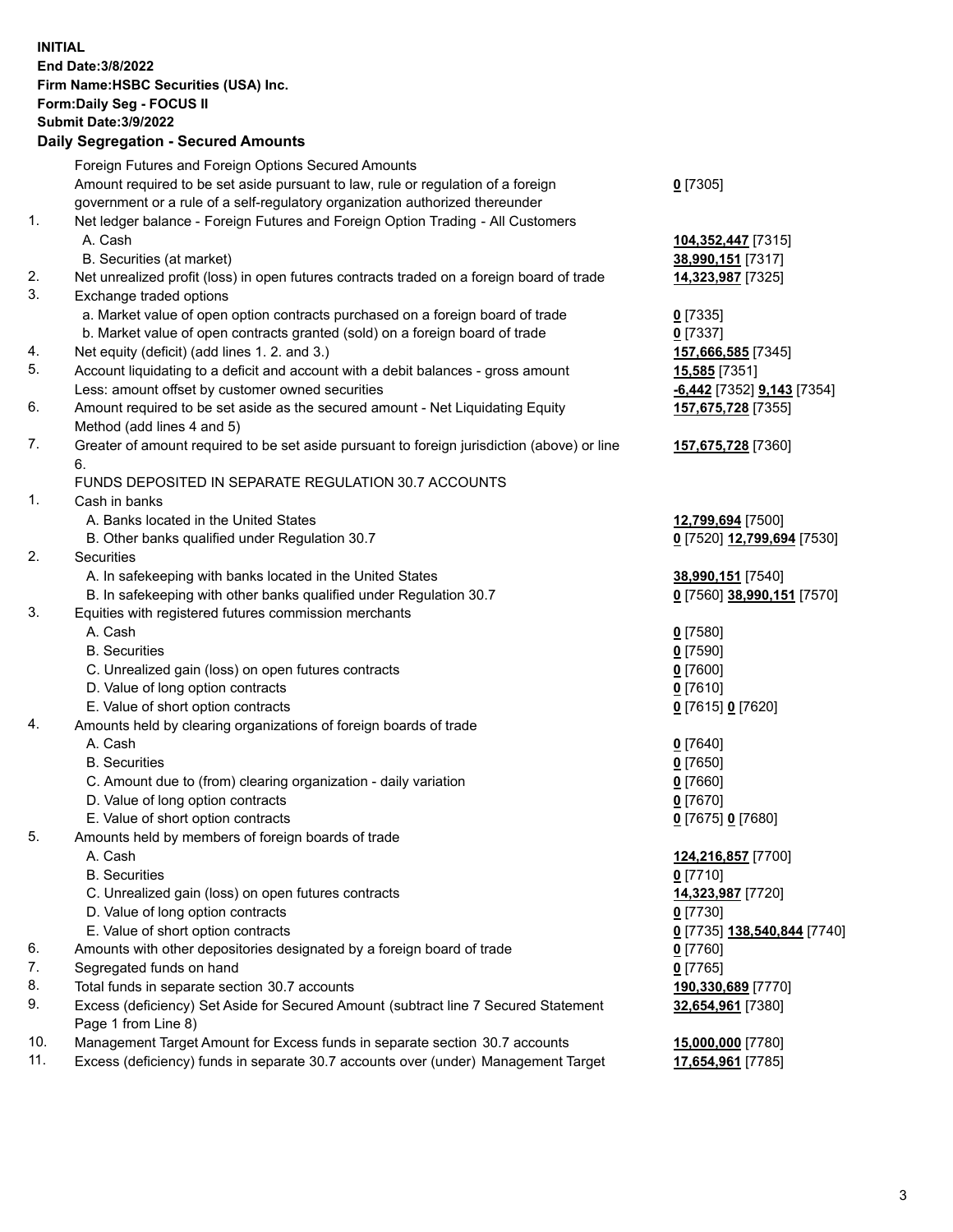|            | <b>INITIAL</b><br>End Date: 3/8/2022                                                |                                 |
|------------|-------------------------------------------------------------------------------------|---------------------------------|
|            | Firm Name: HSBC Securities (USA) Inc.                                               |                                 |
|            | Form: Daily Seg - FOCUS II                                                          |                                 |
|            | <b>Submit Date: 3/9/2022</b>                                                        |                                 |
|            | Daily Segregation - Segregation Statement                                           |                                 |
|            | SEGREGATION REQUIREMENTS(Section 4d(2) of the CEAct)                                |                                 |
| 1.         | Net ledger balance                                                                  |                                 |
|            | A. Cash                                                                             | 3,882,779,294 [7010]            |
|            | B. Securities (at market)                                                           | 977,582,804 [7020]              |
| 2.         | Net unrealized profit (loss) in open futures contracts traded on a contract market  | $-1,893,358,665$ [7030]         |
| 3.         | Exchange traded options                                                             |                                 |
|            | A. Add market value of open option contracts purchased on a contract market         | 2,480,199,735 [7032]            |
|            | B. Deduct market value of open option contracts granted (sold) on a contract market | -411,140,529 [7033]             |
| 4.         | Net equity (deficit) (add lines 1, 2 and 3)                                         | 5,036,062,639 [7040]            |
| 5.         | Accounts liquidating to a deficit and accounts with                                 |                                 |
|            | debit balances - gross amount                                                       | 57,246,008 [7045]               |
|            | Less: amount offset by customer securities                                          | -57,244,226 [7047] 1,782 [7050] |
| 6.         | Amount required to be segregated (add lines 4 and 5)                                | 5,036,064,421 [7060]            |
|            | FUNDS IN SEGREGATED ACCOUNTS                                                        |                                 |
| 7.         | Deposited in segregated funds bank accounts                                         |                                 |
|            | A. Cash                                                                             | 11,179,675 [7070]               |
|            | B. Securities representing investments of customers' funds (at market)              | $0$ [7080]                      |
|            | C. Securities held for particular customers or option customers in lieu of cash (at | 68,271,832 [7090]               |
|            | market)                                                                             |                                 |
| 8.         | Margins on deposit with derivatives clearing organizations of contract markets      |                                 |
|            | A. Cash                                                                             | 2,086,171,898 [7100]            |
|            | B. Securities representing investments of customers' funds (at market)              | 44,868,826 [7110]               |
|            | C. Securities held for particular customers or option customers in lieu of cash (at | 839,960,066 [7120]              |
|            | market)                                                                             |                                 |
| 9.         | Net settlement from (to) derivatives clearing organizations of contract markets     | -35,699,556 [7130]              |
| 10.        | Exchange traded options                                                             |                                 |
|            | A. Value of open long option contracts                                              | 2,480,199,735 [7132]            |
|            | B. Value of open short option contracts                                             | -411,140,529 [7133]             |
| 11.        | Net equities with other FCMs                                                        |                                 |
|            | A. Net liquidating equity                                                           | -2,242,868 [7140]               |
|            | B. Securities representing investments of customers' funds (at market)              | $0$ [7160]                      |
|            | C. Securities held for particular customers or option customers in lieu of cash (at | 24,261,719 [7170]               |
|            | market)                                                                             |                                 |
| 12.        | Segregated funds on hand                                                            | 45,089,187 [7150]               |
| 13.<br>14. | Total amount in segregation (add lines 7 through 12)                                | 5,150,919,985 [7180]            |
| 15.        | Excess (deficiency) funds in segregation (subtract line 6 from line 13)             | 114,855,564 [7190]              |
| 16.        | Management Target Amount for Excess funds in segregation                            | 103,000,000 [7194]              |
|            | Excess (deficiency) funds in segregation over (under) Management Target Amount      | 11,855,564 [7198]               |

16. Excess (deficiency) funds in segregation over (under) Management Target Amount Excess